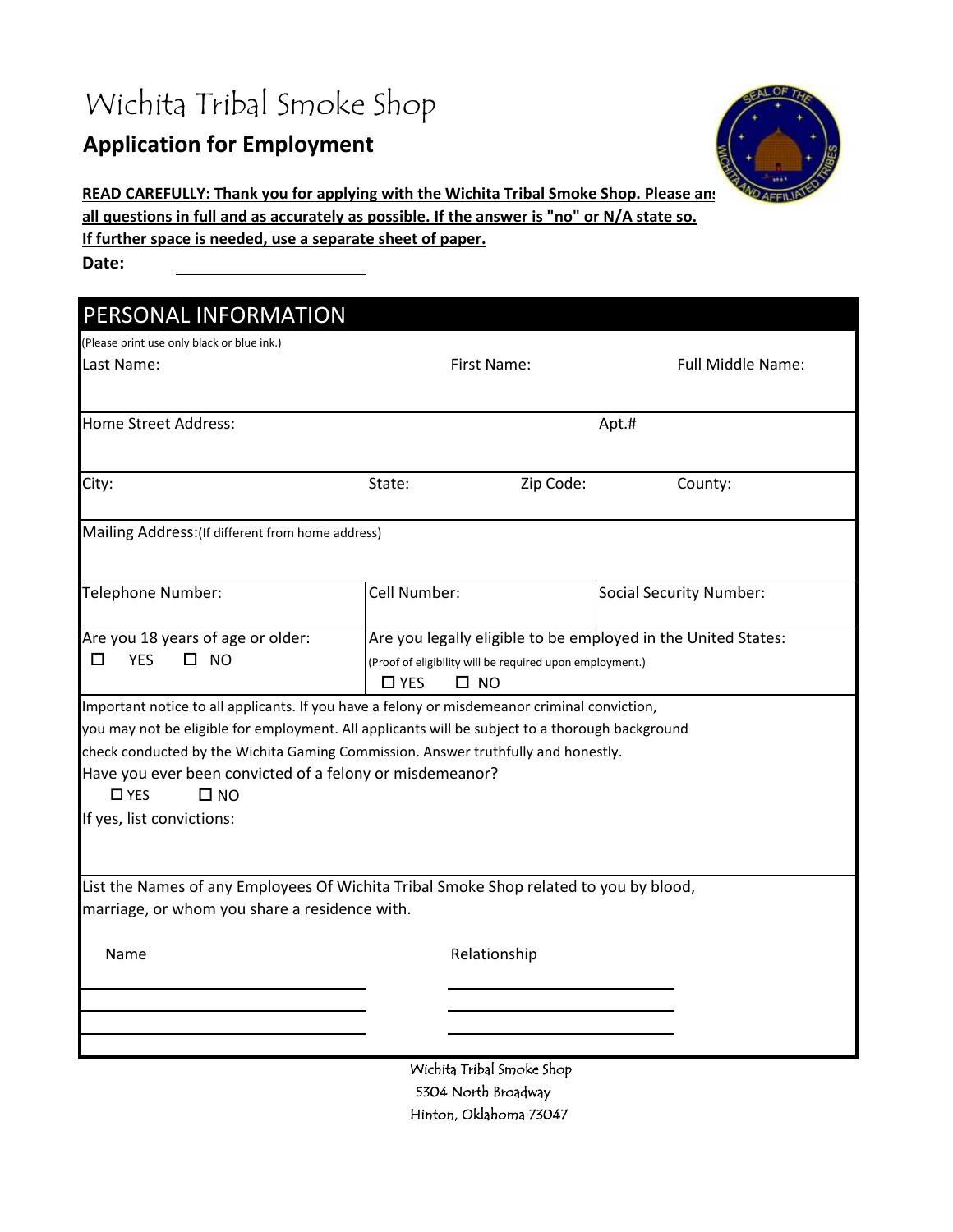| <b>POSITION INFORMATION</b>                                         |               |                     |                   |                |
|---------------------------------------------------------------------|---------------|---------------------|-------------------|----------------|
| Position applying for:                                              |               |                     | Desired Wage:     |                |
| <b>Desired Status:</b>                                              | Shift:        |                     |                   |                |
| Full-Time<br>Part-Time                                              | 1st(Day)<br>ப | $\Box$ 2nd (Swings) | 3rd (Nights)<br>ш | Any<br>ப       |
| Temporary                                                           |               |                     |                   |                |
| (Circle Choice)                                                     |               |                     |                   |                |
| Have you been previously employed by the Wichita Tribal Smoke Shop? |               |                     |                   |                |
| 10.<br><b>YES</b><br><b>NO</b><br>п                                 |               |                     |                   |                |
| If yes, when?<br>From:                                              |               | To:                 | Position:         |                |
| Will you be able to arrange transportation for this Job?            |               |                     | <b>YES</b>        | <b>NO</b><br>П |
|                                                                     |               |                     |                   |                |

#### EDUCATION

d **D** High School Graduate or GED

School Name: Location:

## EMPLOYMENT HISTORY (List last three jobs you have held, starting with the most recent.)

| Employer:              | City/State:        | Telephone Number: |     |
|------------------------|--------------------|-------------------|-----|
| Job Title:             | Supervisor's Name: | From:             | To: |
| Reason(s) for Leaving: |                    |                   |     |
| Major Job Duties:      |                    | Ending Wage:      |     |

| Employer:              | City/State:        | Telephone Number: |     |
|------------------------|--------------------|-------------------|-----|
| Job Title:             | Supervisor's Name: | From:             | To: |
| Reason(s) for Leaving: |                    |                   |     |
| Major Job Duties:      |                    | Ending Wage:      |     |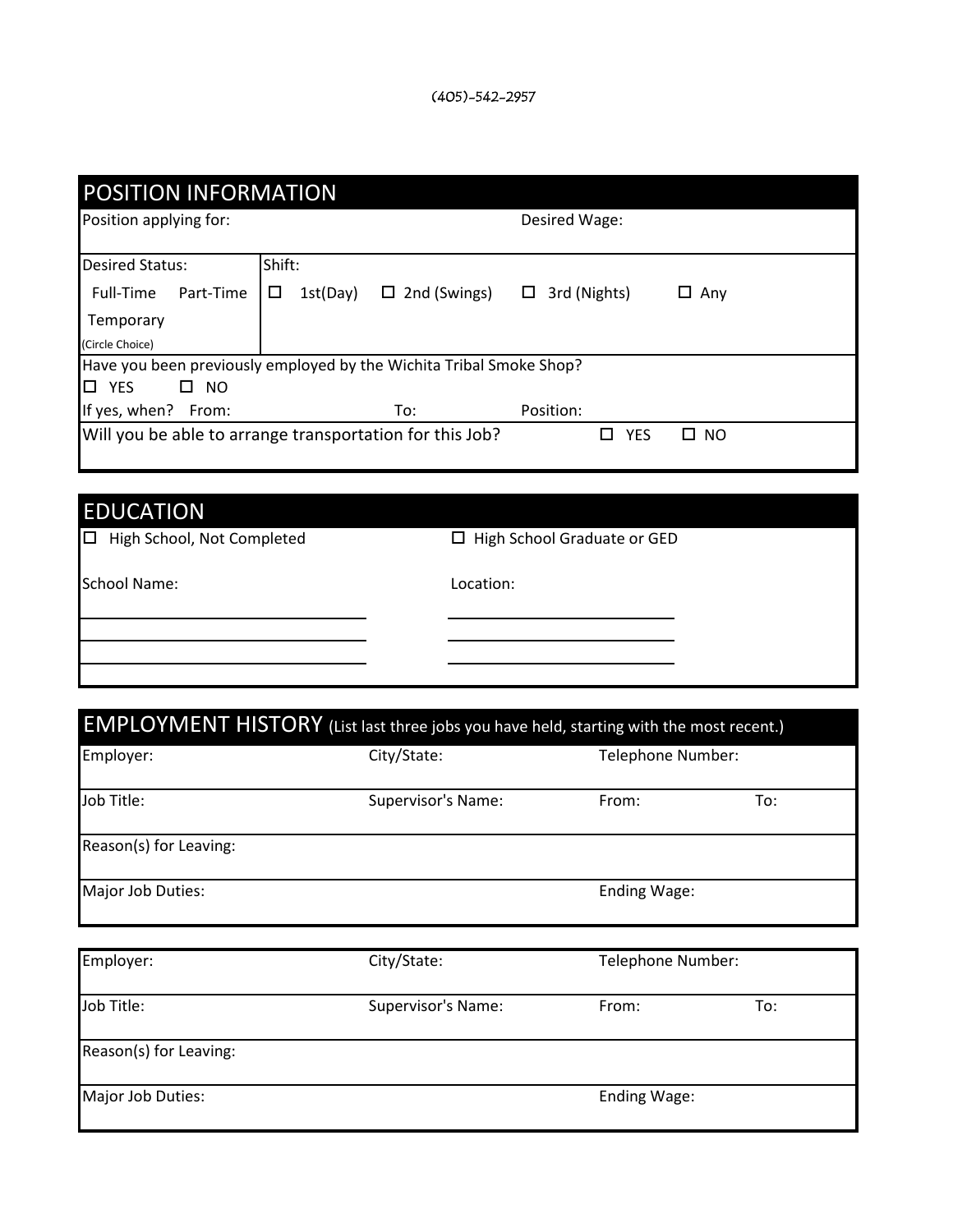| Employer:              | City/State:        | Telephone Number: |     |
|------------------------|--------------------|-------------------|-----|
| Job Title:             | Supervisor's Name: | From:             | To: |
| Reason(s) for Leaving: |                    |                   |     |
| Major Job Duties:      |                    | Ending Wage:      |     |

| May we contact your present and previous employers?     | $\Box$ YES | $\Box$ NO |  |
|---------------------------------------------------------|------------|-----------|--|
| Please list any employer you do not want us to contact. |            |           |  |

| Please list any other job experience, skills or training you have related to the position your are<br>applying for: |
|---------------------------------------------------------------------------------------------------------------------|
| Skills:                                                                                                             |
| Experience:                                                                                                         |
| Other Training:                                                                                                     |

| <b>PHYSICAL RECORD</b>                                                |            |      |  |
|-----------------------------------------------------------------------|------------|------|--|
| Do you have any physical limitations that may require accommodations? | $\Box$ YFS | □ NO |  |
| If yes, give details:                                                 |            |      |  |
|                                                                       |            |      |  |

| <b>EMERGENCY INFORMATION</b><br>In case of an emergency, notify:                 |       | Telephone Number: |           |
|----------------------------------------------------------------------------------|-------|-------------------|-----------|
| <b>Street Address:</b>                                                           | City: | State:            | Zip Code: |
| The Wichita Tribal Smoke Shop does extend preference in hiring Native Americans. |       |                   |           |

Indian preference is given in accordance with PL 93-638 (S1017) "Indian Self-determination and Education Assistance Act" 25 USC 450 enacted 1/4/1975

#### **Are You Requesting consideration under this preference?** □ YES □ NO

(To claim Native American preference, you must be able to provide verifiable documentation, please attach.)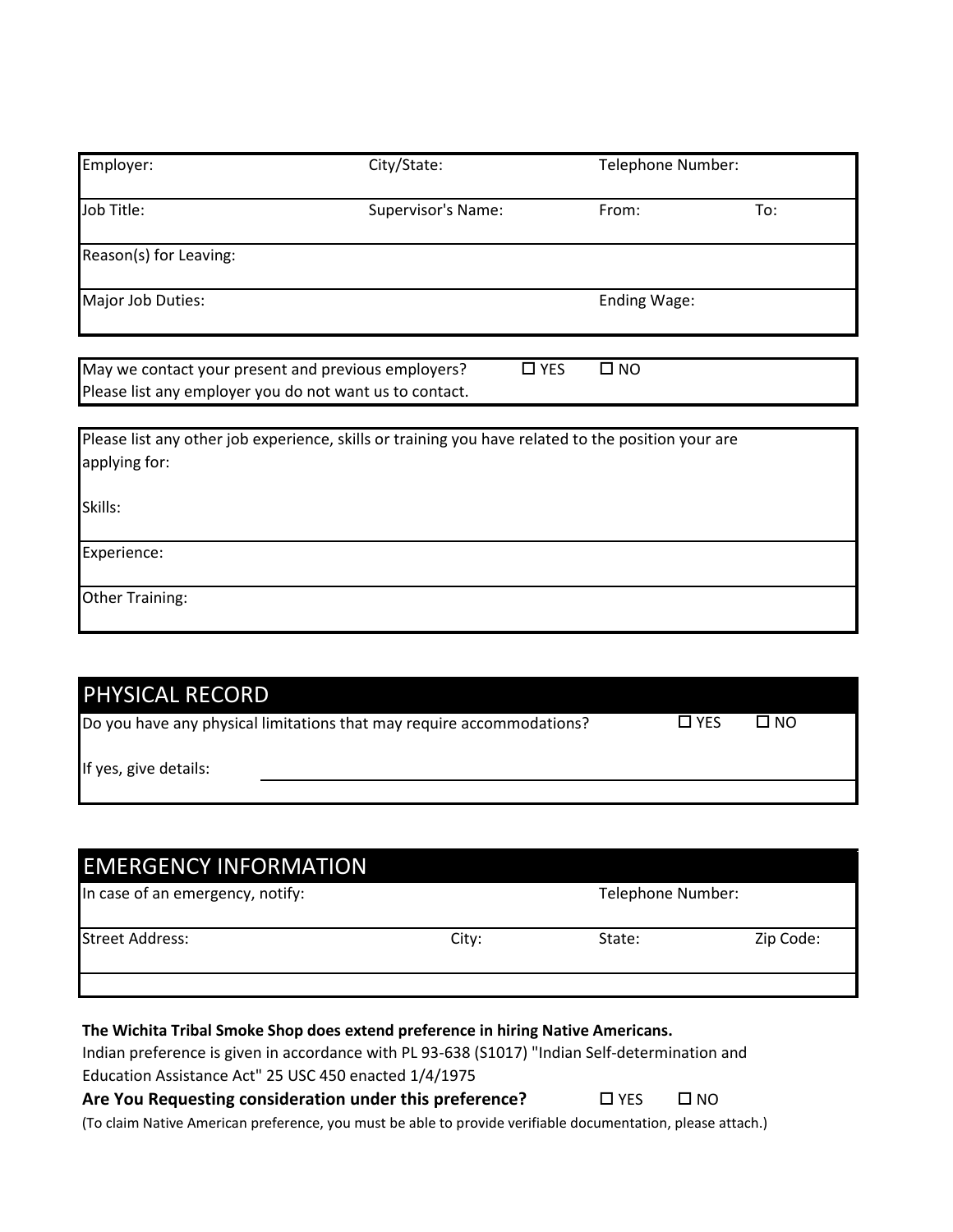| PERSONAL REFERENCES (List three personal references who are not relatives or previous employers.) |             |                                                      |  |
|---------------------------------------------------------------------------------------------------|-------------|------------------------------------------------------|--|
| Name/ City / State:                                                                               | Occupation: | <b>Telephone Number</b><br>Home:<br><b>Business:</b> |  |
| Name/ City / State:                                                                               | Occupation: | <b>Telephone Number</b><br>Home:<br><b>Business:</b> |  |
| Name/ City / State:                                                                               | Occupation: | <b>Telephone Number</b><br>Home:<br><b>Business:</b> |  |

I hereby authorize the Wichita Tribal Smoke Shop to contact, obtain and verify the accuracy of information contained in this application from all previous employers, educational institutions, references, and other entities. I also hereby release from liability the potential employer and its representatives for seeking, gathering, and using such information to make employment decisions and all other persons or organizations for providing such information. I understand that any misrepresentation or material omission made by me on this application will be sufficient cause for cancellation of this application or immediate termination of employment, if I am employed, whenever it may be discovered. If I am employed, I acknowledge that there is no specified length of employment, and that this application does not constitute an agreement or contract for employment. Accordingly, either the employer or I can terminate the relationship at will, with or without cause, at any time, so long as there is no violation of applicable federal or state law. Failure to submit proof of Identity within the required time may result in immediate termination of employment. I represent and warrant that I have read and fully understand the foregoing, and that I seek employment under these conditions.

Signature of Applicant Date: